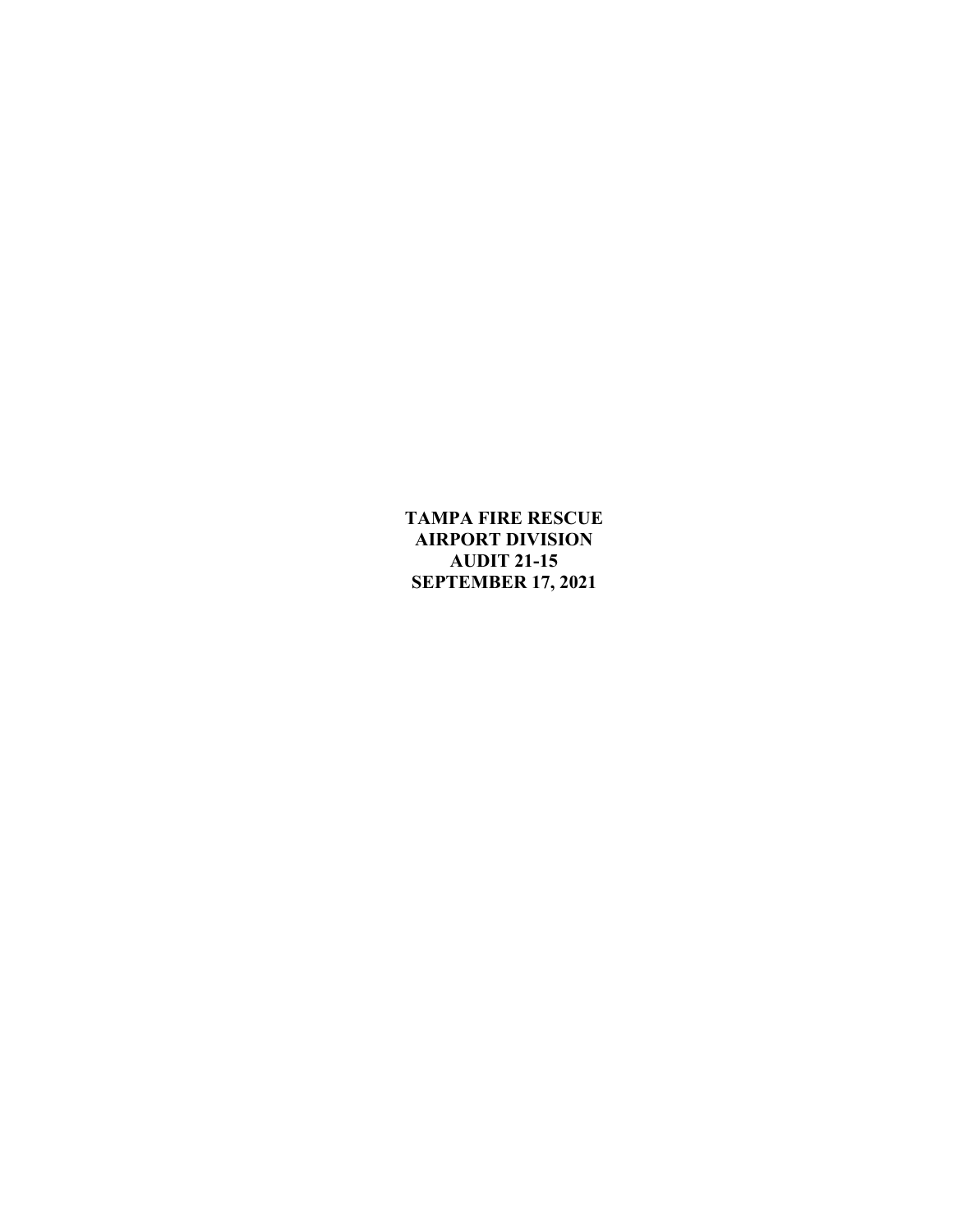**Internal Audit Department**





315 E. Kennedy Boulevard Tampa, Florida 33602 Office (813) 274-7159

September 17, 2021

Honorable Jane Castor Mayor, City of Tampa 1 City Hall Plaza Tampa, Florida

RE: Tampa Fire Rescue – Airport Division, Audit 21-15

Dear Mayor Castor:

Attached is the Internal Audit Department's report on the Tampa Fire Rescue – Airport Division. Tampa Fire Rescue (TFR) employees have already taken positive actions in response to our recommendation. We thank the management and staff of TFR for their support and cooperation.

Sincerely,

/s/ Christine Glover

Christine Glover Internal Audit Director

cc: John Bennett, Chief of Staff Dennis Rogero, Chief Financial Officer Barbara Tripp, Fire Chief Oren Hanson, Airport Fire Chief Brian Morrison, Assistant City Attorney

**315 E. Kennedy Blvd** • **Tampa, Florida 33602** • **(813) 274-7159**

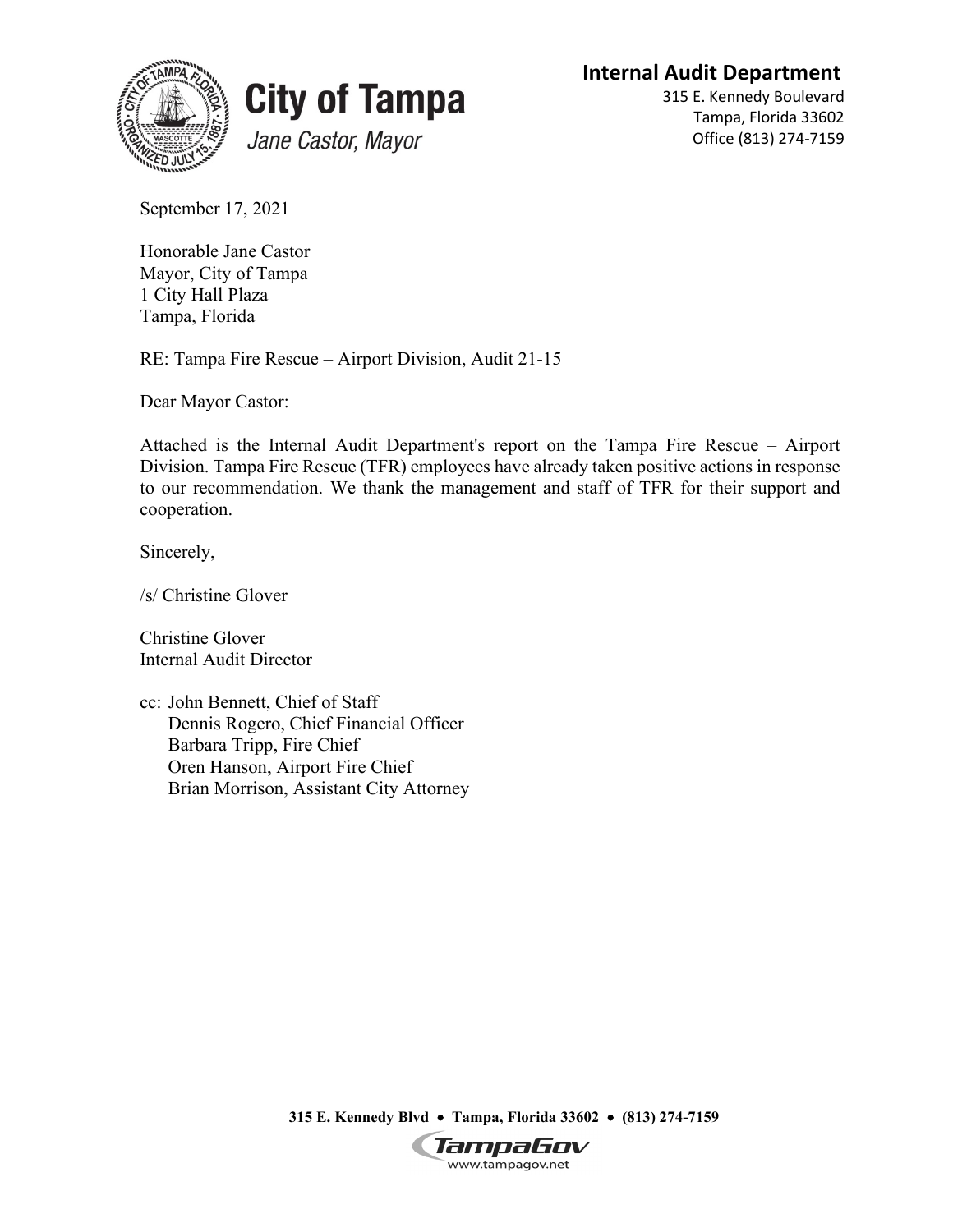# **TAMPA FIRE RESCUE AIRPORT DIVISION AUDIT 21-15 SEPTEMBER 17, 2021**

/s/ Vivian N Walker

\_\_\_\_\_\_\_\_\_\_\_\_\_\_\_\_\_\_\_\_\_\_\_\_\_\_\_\_\_\_\_\_\_\_\_\_\_\_\_ Senior Auditor

/s/ Christine Glover

\_\_\_\_\_\_\_\_\_\_\_\_\_\_\_\_\_\_\_\_\_\_\_\_\_\_\_\_\_\_\_\_\_\_\_\_\_\_\_ Audit Director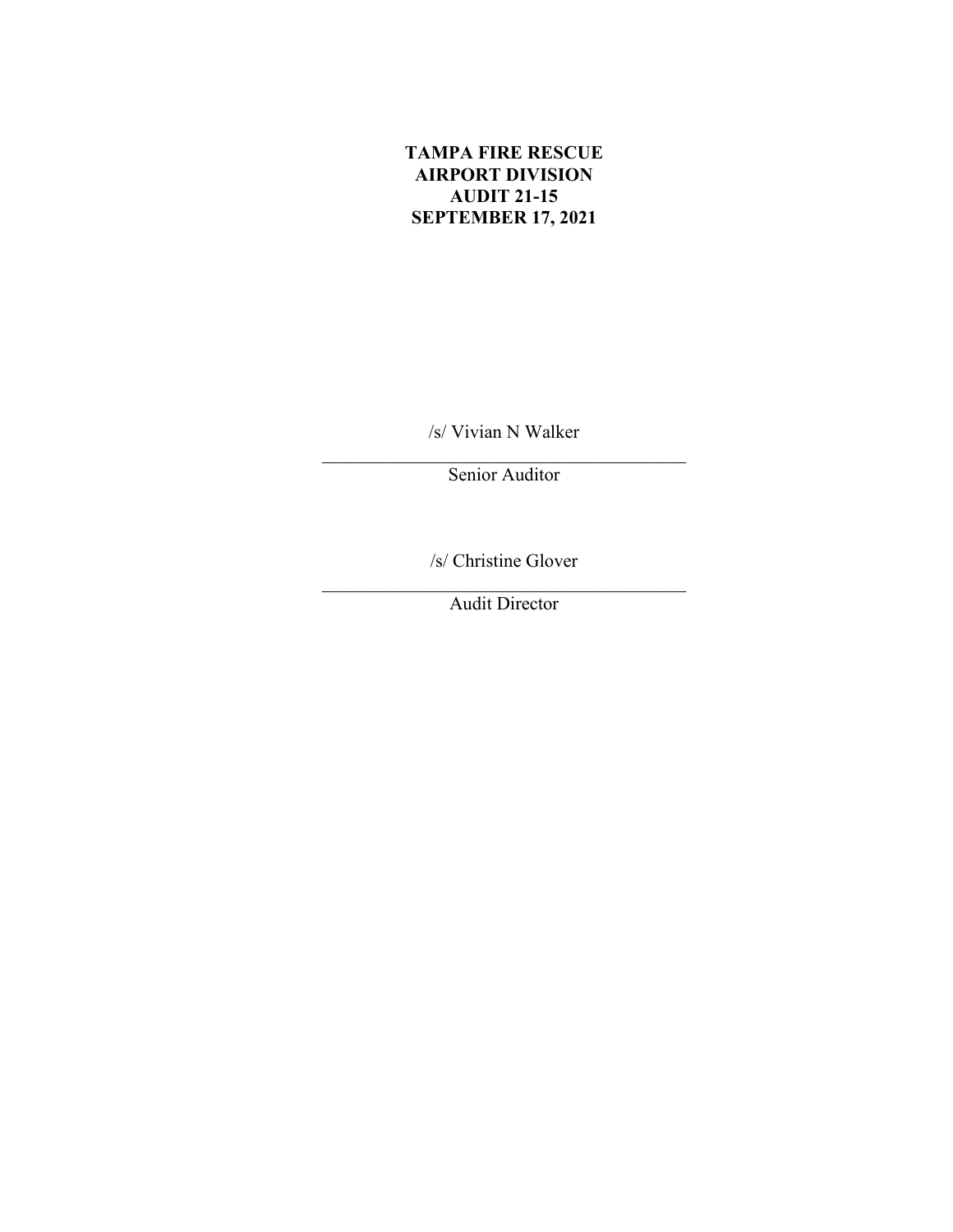# **TAMPA FIRE RESCUE AIRPORT DIVISION AUDIT 21-15**

#### **BACKGROUND**

The Hillsborough County Aviation Authority (HCAA) is required by federal regulation to provide Aircraft Rescue Firefighting (ARFF) on its premises as one of the conditions for certification. To comply with this requirement for certification, HCAA has an agreement, with the City of Tampa (City), to provide these services through its Airport Division (Division).

The original agreement with the HCAA was dated June 1990, amended in June 1998 and revised as of July 2021. All versions of the agreement require the City to provide the manpower for operating the fire station located on the grounds of the Tampa International Airport. Additionally, the 2021 version requires the HCAA to not only reimburse the City for salaries and other related benefits, but to also provide or reimburse the City for supplies and equipment.

The Division is required to comply with Federal Aviation Authority (FAA) regulations and City of Tampa policies and procedures. There is an annual FAA inspection.

# **STATEMENT OF OBJECTIVES**

This audit was conducted in accordance with the Internal Audit Department's FY 2021 Audit Agenda. The objectives of this audit were to ensure that:

- 1. The system of internal controls related to controlled substances are adequate.
- 2. Both the HCAA and City complied with the required actions in the 1998 agreement as it relates to:
	- a. Staffing levels.
	- b. Vehicles per shift and properly equipping the vehicles.
	- c. Budget approval by both agencies.
	- d. Equipment for operating the station.

Note: at the time of the audit, the 2021 agreement had not been approved.

3. Performance metrics are accurate, consistent, relevant, and verifiable.

#### **STATEMENT OF SCOPE**

The audit period covered ARFF activity that occurred from April 2020 to March 2021. The internal controls related to the chain of custody for controlled substances were reviewed. Tampa Fire Rescue uses software known as CAD and Digital Logbook to record vehicle inspections and other station activities. CAD was previously assessed during Audit 20-04 of the Rescue Division and deemed reliable. Digital Logbook was evaluated, and the data was deemed reliable.

Tests were performed to determine whether the Airport Division personnel were fulfilling their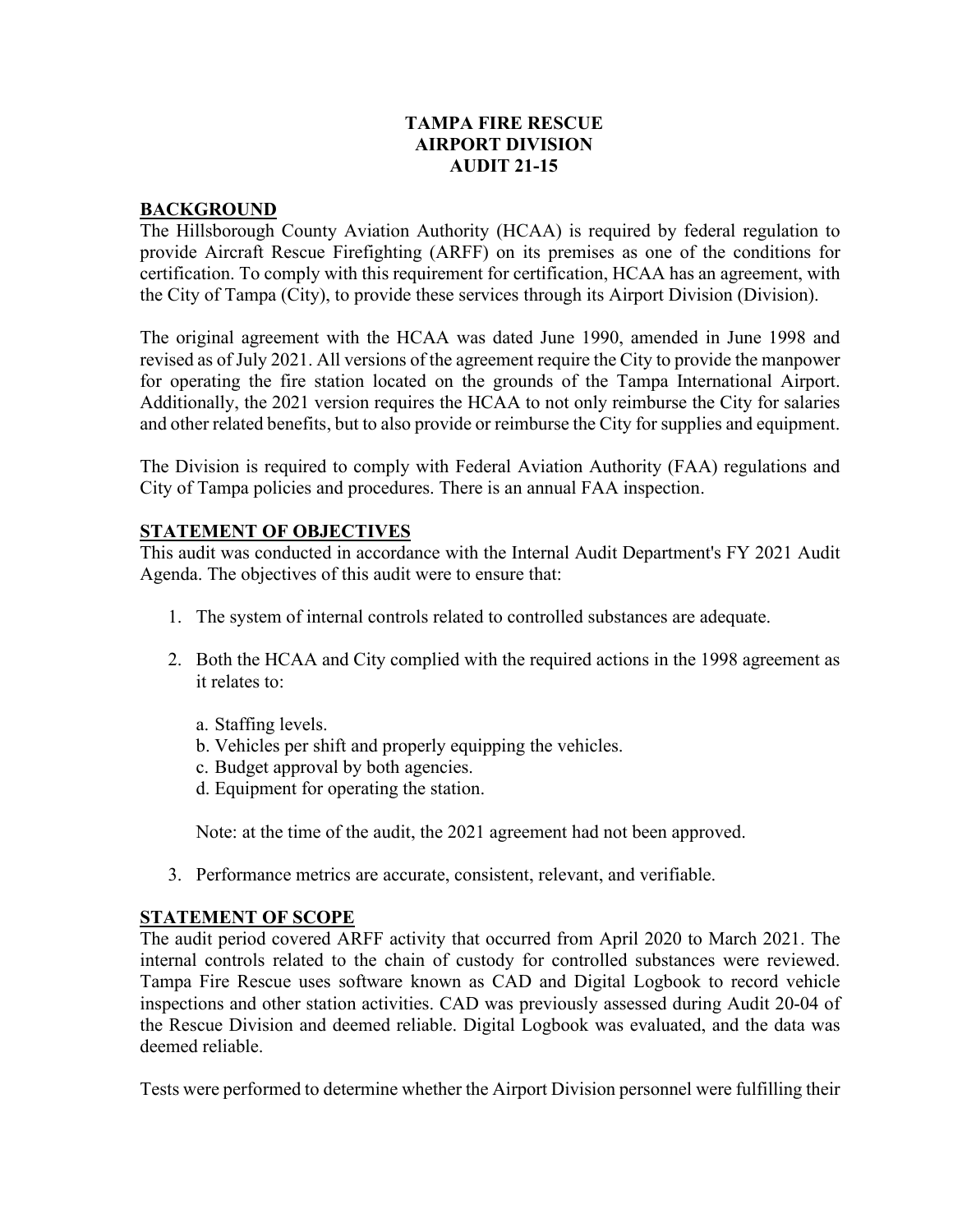stated duties and responsibilities in an effective and efficient manner. Original records as well as copies were used as evidence and verified through observation and physical examination.

# **STATEMENT OF METHODOLOGY**

The following steps were taken to determine compliance with the objectives:

- 1. Reviewed inspection records for the ARFF trucks.
- 2. Discussed the budget approval process with City management.
- 3. Observed controls related to controlled substances.

The following steps were performed in order to determine if the accuracy, consistency, and relevance of metrics reported:

- 1. Identified source/system for metrics reported.
- 2. Reviewed data reliability testing for system generated data.

# **STATEMENT OF AUDITING STANDARDS**

We conducted this performance audit in accordance with generally accepted government auditing standards. Those standards require that we plan and perform the audit to obtain sufficient, appropriate evidence to provide a reasonable basis for our findings and conclusions based on our audit objectives. We believe that the evidence obtained provides a reasonable basis for our findings and conclusions based on our audit objectives.

# **AUDIT CONCLUSIONS**

Based upon the test work performed and the audit finding noted below, we conclude that:

- 1. The system of internal controls related to controlled substances are adequate.
- 2. Both the HCAA and City complied with the required actions in the 1998 agreement as it relates to:
	- a. Staffing levels.
	- b. Vehicles per shift and properly equipping the vehicles.
	- c. Budget plan approved by both agencies.
	- d. Equipment for operating the station.
- 3. The accuracy of performance metrics can be improved.